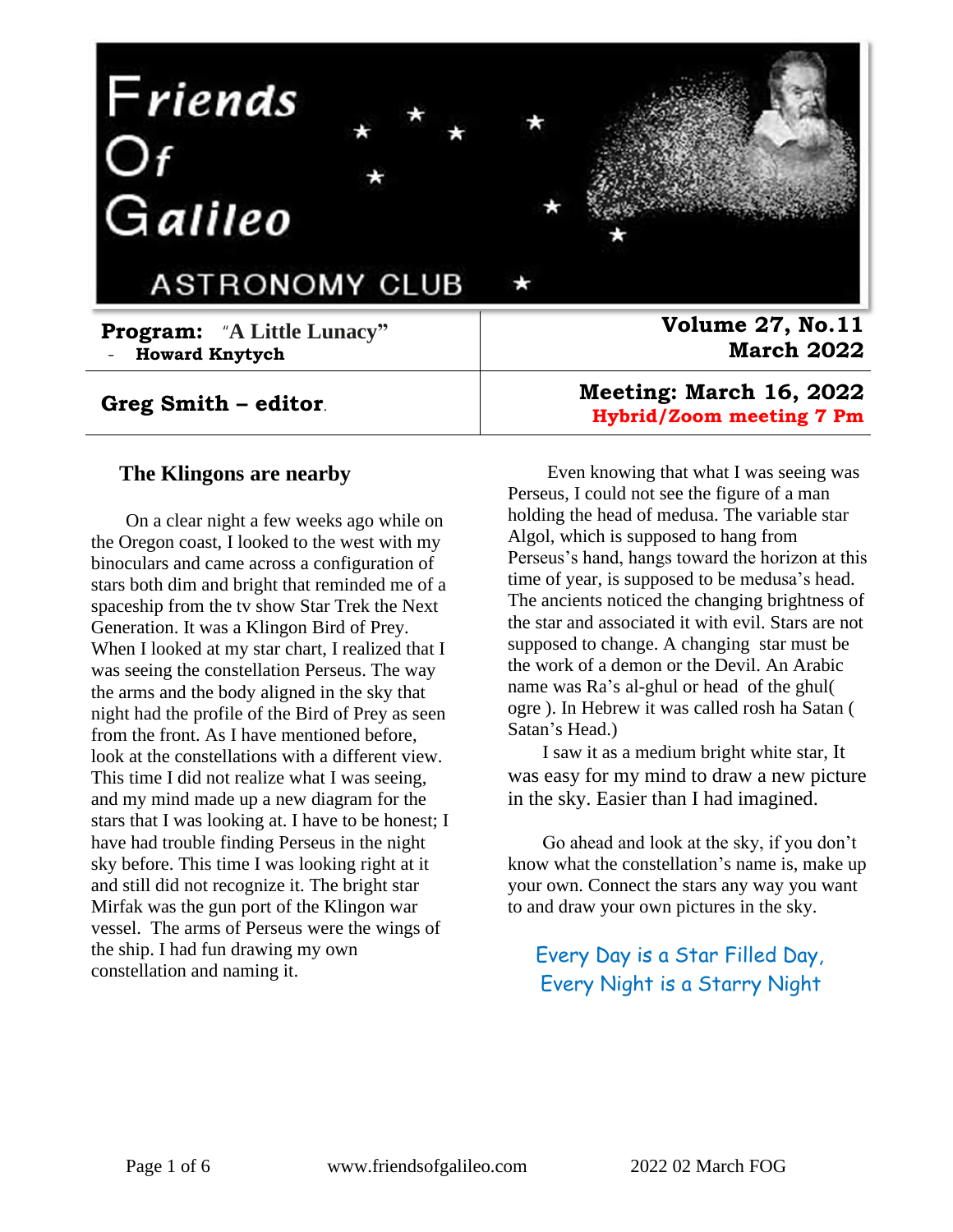

# **Superhabitable planets: Alien worlds that may be more habitable than Earth**

Bigger, better, more suited for biology; let's not overlook superhabitable planets with potential.

By Charles Q. Choi Contributions from Vicky Stein

A superhabitable planet is a world that might have an even better chance at hosting life than our own home, Earth.

Because Earth is the only known inhabited planet and its life depends on liquid water, efforts to identify [exoplanets](https://www.space.com/17738-exoplanets.html) that could host life focus on Earth-like worlds. But some researchers think there are other types of planets that could offer conditions for life as good as  $-$  or even better than  $-$  [Earth](https://www.space.com/54-earth-history-composition-and-atmosphere.html). In fact, some scientists argue that focusing only on Earth-like worlds might be too "anthropocentric and geocentric," blinding us to the possibilities of exobiology.

"We are so over-focused on finding a mirror image of Earth that we may overlook a planet that is even more well-suited for life," Dirk Schulze-Makuch, an astrobiologist at Washington State University and the Technical University of Berlin, told Space.com.

To search for potentially superhabitable exoplanets, Schulze-Makuch and his team investigated the Kepler Object of Interest Exoplanet Archive, focusing on 4,500 planetary systems that likely possessed rocky planets within their [stars](https://www.space.com/57-stars-formation-classification-and-constellations.html)' habitable zones, where liquid water can persist. The researchers published their findings in a 2020 paper in the journal [Astrobiology](https://www.liebertpub.com/doi/10.1089/ast.2019.2161).

In addition to looking at planetary systems with yellow dwarf stars like our [sun](https://www.space.com/58-the-sun-formation-facts-and-characteristics.html), the scientists also looked at orange dwarf stars, which are cooler, dimmer and less massive than our sun.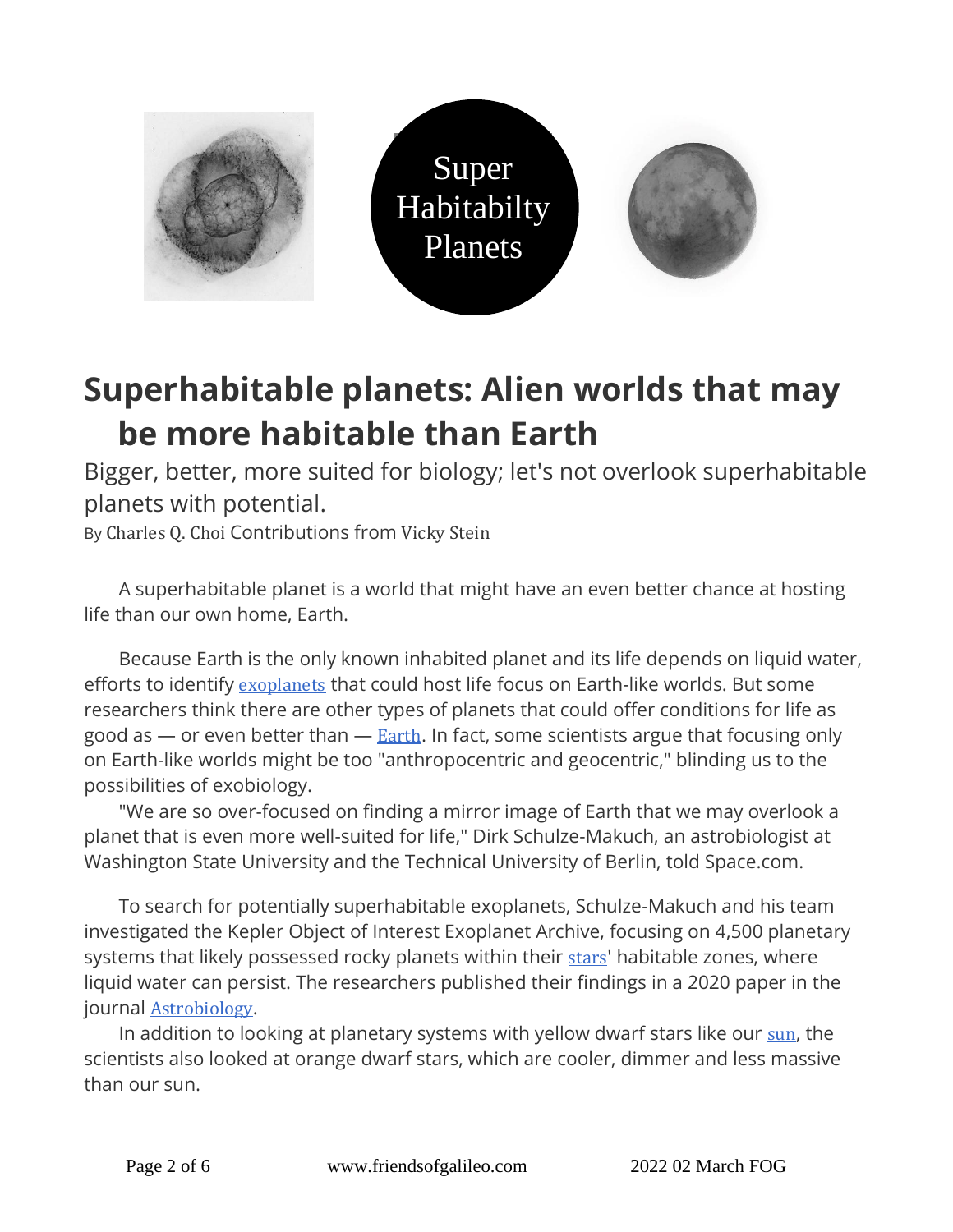"Our sun is actually not the best kind of star for hosting a planet with lots of life on it," Schulze-Makuch told Space.com.

Orange dwarf stars are about 50% more common than yellow dwarfs in the Milky Way. Whereas our sun has a lifetime estimated at less than 10 billion years, orange dwarfs have lifetimes of 20 billion to 70 billion years. Since complex life took about 3.5 billion years to appear on Earth, the longer lifetimes of orange dwarf stars could give planets within their habitable zones more time to develop life and accrue biodiversity.

Earth is about 4.5 billion years old, so the researchers speculated the sweet spot for life would be a planet between 5 billion to 8 billion years old.

The size and mass of a planet can also influence how well it can support life; the researchers wrote. A rocky planet that is larger than Earth would have more habitable surface area, and potentially a thicker, more stable atmosphere. A planet with about 1.5 times Earth's mass would likely retain its interior heat longer, which in turn would help keep its core molten and its protective magnetic field active for a greater timespan in which life might have the chance to arise and evolve.

Worlds that are slightly warmer than Earth by about 8 degrees Fahrenheit (5 degrees Celsius) might be superhabitable, since they could have larger tropical zones which on Earth foster more biodiversity. However, warmer planets might also need more moisture, since greater heat could expand deserts.

In addition, planets with the same amount of land area as Earth but broken up into smaller continents might be more habitable. When continents become particularly large (such as Earth's past continent Gondwana, about 500 million years ago), their centers are far from oceans, often rendering the interiors of large continents vast, inhospitable deserts. Moreover, Earth's shallow waters have a greater biodiversity than its deep oceans, so scientists speculate that planets with shallower waters could support more life.

All in all, Schulze-Makuch and team identified 24 potentially superhabitable planets. None of these worlds met all the criteria the researchers drew up for superhabitable planets, but one did meet at least two — KOI 5715.01.

KOI (Kepler Object of Interest) 5725.01 is a planet about 5.5 billion years old and 1.8 to 2.4 times Earth's diameter orbiting an orange dwarf about 2,965 light-years away. It might have an average surface temperature about 4.3 degrees F (2.4 degrees C) cooler than that of Earth, but if it has more greenhouse gases than Earth to trap heat, it might be superhabitable, the researchers wrote.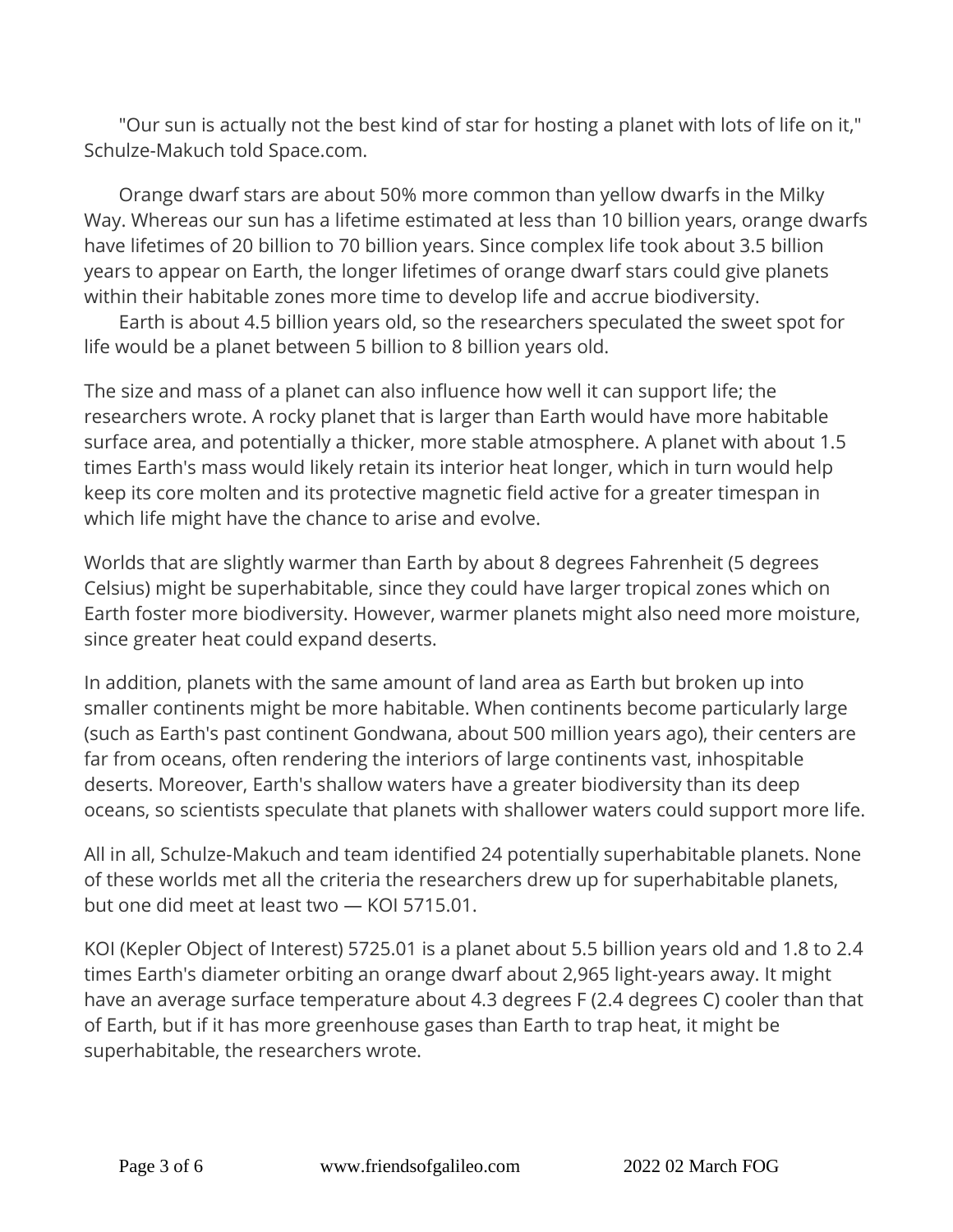Schulze-Makuch's own favorite potentially superhabitable world from these 24 was KOI 5554.01. This planet is about 6.5 billion years old, with a diameter 0.72 to 1.29 times that of Earth, orbiting a yellow dwarf about 700 light-years from Earth.

"I really liked the average surface temperature — about 27 degrees C [80 degrees F]," Schulze-Makuch said. "And it's probably about Earth's size, and a little bit older than Earth."

All 24 of these potentially superhabitable planets are more than 100 light-years from Earth. This makes them too far for NASA's Transiting Exoplanet Survey Satellite (TESS) spacecraft to capture high-quality images from to learn more about them.

Still, Schulze-Makuch noted that future spacecraft, such as the newly launched James Webb Space Telescope, NASA's LUVOIR space observatory mission concept and the European Space Agency's PLATO space telescope, could shed light on these worlds.

"We caution that while we search for superhabitable planets, that doesn't mean that they necessarily contain life," Schulze-Makuch said. "A planet can be habitable or superhabitable but uninhabited."

All 24 of these potentially superhabitable planets are more than 100 light-years from Earth. This makes them too far for NASA's Transiting Exoplanet Survey Satellite (TESS) spacecraft to capture high-quality images from to learn more about them.

Still, Schulze-Makuch noted that future spacecraft, such as the newly launched James Webb Space Telescope, NASA's LUVOIR space observatory mission concept and the European Space Agency's PLATO space telescope, could shed light on these worlds.

"We caution that while we search for superhabitable planets, that doesn't mean that they necessarily contain life," Schulze-Makuch said. "A planet can be habitable or superhabitable but uninhabited."

If you're thrilled by the idea of exoplanets, poke around the NASA Exoplanet Archive yourself! If you want to read more about how different and bizarre other planets might be, dive in to astronomer Michael Summers and physicist James Trefil's 2017 book "Exoplanets: Diamond Worlds, Super Earths, Pulsar Planets, and the New Search for Life beyond Our Solar System." And for anyone looking to dream about living on another world, get lost in this  $TED$  [playlist](https://www.ted.com/playlists/628/what_would_it_be_like_to_live_on_another_planet) about becoming  $-$  and thriving as  $-$  an extraterrestrial.

## *Bibliography*

- Brennan, Pat. "The Habitable Zone | The Search For Life." Exoplanet Exploration: Planets Beyond our Solar System, April 2, 2021. [https://exoplanets.nasa.gov/search-for](https://exoplanets.nasa.gov/search-for-life/habitable-zone)[life/habitable-zone.](https://exoplanets.nasa.gov/search-for-life/habitable-zone)
- Schulze-Makuch, Dirk, René Heller, and Edward Guinan. "In Search for a Planet Better than Earth: Top Contenders for a Superhabitable World." Astrobiology 20, no. 12 (December 1, 2020): 1394–1404. [https://doi.org/10.1089/ast.2019.2161.](https://doi.org/10.1089/ast.2019.2161)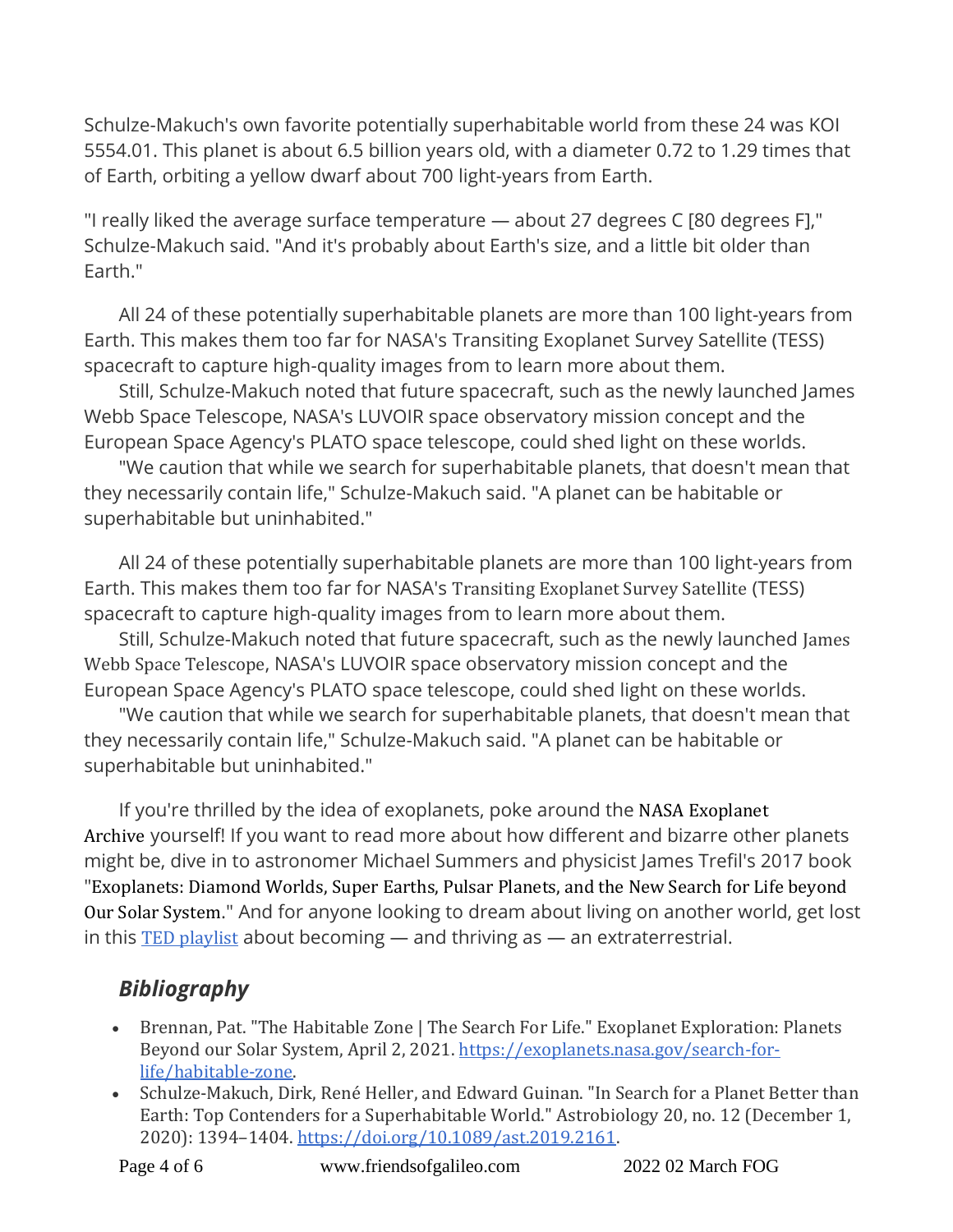## **March 2022 Meeting**

DATE: **Wednesday March 16, 2022** TIME **7 pm** PLACE: **Hybrid**/**Zoom** , at your own home or come join us at R .A. Long High School science wing Rm 130

PROGRAM **A Little Lunacy** - Howard Knytych

#### **Moon Phases**

| 1st Qtr.: Thu March $10^{th}$ , |                                 | <b>Full:</b> Fri March $18^{th}$ 3 <sup>rd</sup> Qtr.: Thu March $24^{th}$ , New: Thu March $31^{st}$ |                       |
|---------------------------------|---------------------------------|-------------------------------------------------------------------------------------------------------|-----------------------|
| <b>Fri</b> April $8th$          | <b>Sat</b> Apr $16^{\text{th}}$ | <b>Thu</b> Apr $24^{\text{th}}$                                                                       | <b>Sat</b> Apr $30th$ |

**The Star Report** is posted on the clubs website: 1. It is listed in the blog portion of the website.

#### **Minutes of the February FOG Meeting**

**In person** attending were Tom Meek, Gali Gonzalez, Ed Mitchel Stephanie and Steven Foster, Allen Severson, Ethan Richert, On **Zoom** : Howard Knytych, Ted Gruber, Steve Powell, Bruce Picket, Chuck Ring, and Becky Kent.

Mark Thorson presented a Video on What the L2 point is out in space and how the Webb Telescope orbits this empty spot in space.